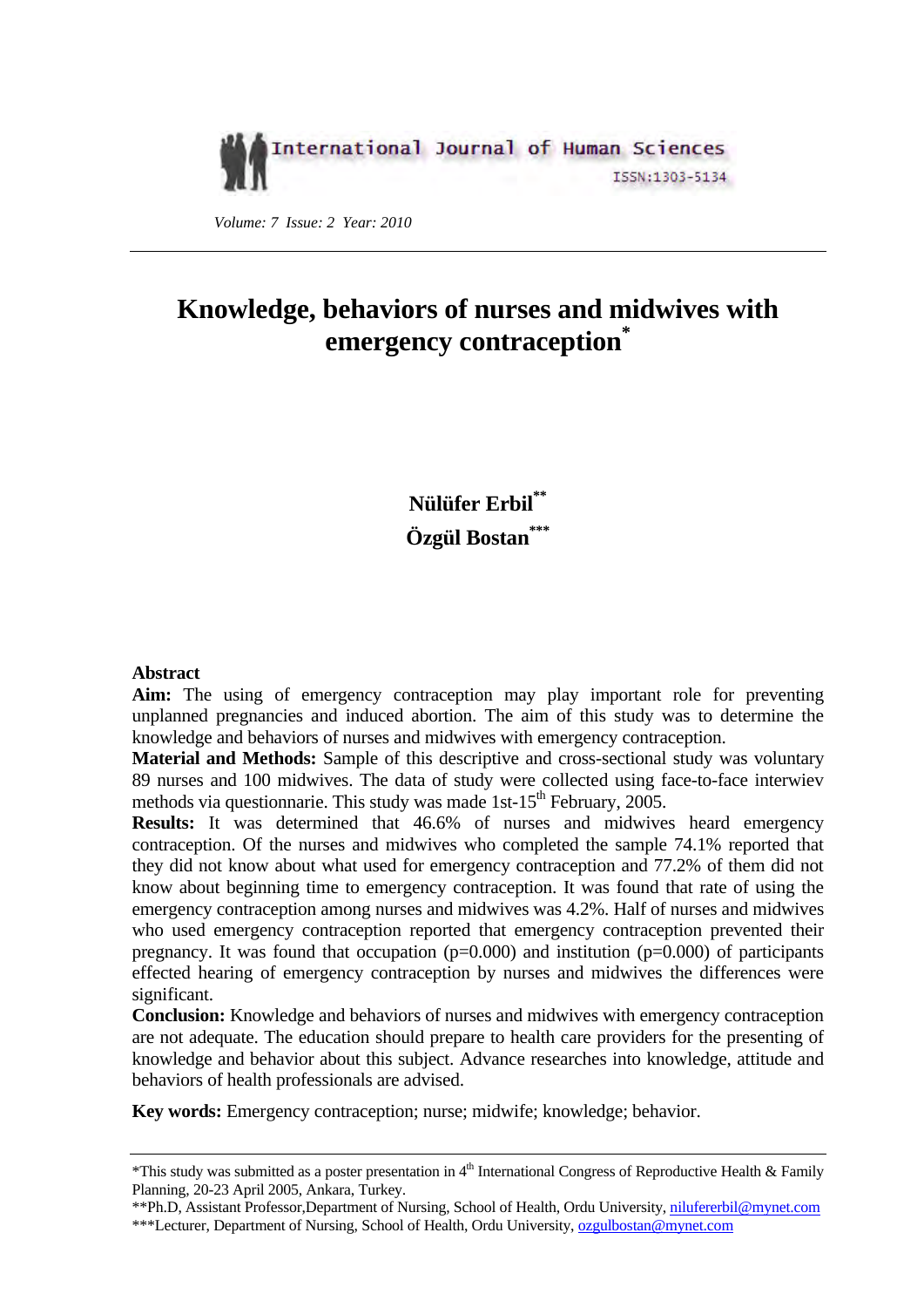# **Hemşire ve ebelerin acil kontrasepsiyona ilişkin bilgi ve davranışları**

## **Özet**

**Amaç:** Planlanmamış gebeliklerin ve istemli abortusların önlenmesinde acil kontrasepsiyon kullanımı önemli rol oynayabilir. Bu çalışma, ebe ve hemşirelerin AK'ye ilişkin bilgi ve davranışlarını belirlemek amacıyla yapıldı.

**Gereç ve Yöntemler:** Tanımlayıcı ve kesitsel çalışmanın örneklemine, araştırmaya katılmaya istekli olan 100 ebe, 89 hemşire alındı. Çalışmanın verileri anket formu ile yüzyüze görüşme yöntemi kullanılarak toplandı. Bu çalışma 1-15 Şubat 2005 tarihleri arasında yapıldı.

**Bulgular:** Hemşire ve ebelerin %46,6'sının acil kontrasepsiyonu işittiği belirlendi. Örnekleme alınan ebe ve hemşirelerin %74,1'i acil kontrasepsiyon için ne kullanıldığını bilmediğini, %77.2'si acil kontrasepsiyona başlama zamanı hakkında bilgisi olmadığını belirtti. Hemşire ve ebeler arasında acil kontrasepsiyonu kullanma oranı %4,2 bulundu. Katılımcıların çalıştıkları kurum (p=0.000) ve mesleklerinin (p=0.000) acil kontrasepsiyonu işitmelerini etkilediği ve farkların önemli olduğu belirlendi.

**Sonuç:** Acil kontrasepsiyona ilişkin ebe ve hemşirelerin bilgi ve davranışları yeterli değildi. Bu konuda, sağlık profesyonellerine bilgi, tutum ve davranış geliştirmek için eğitim programları hazırlanması gerekir. Sağlık profesyonellerinin bilgi, tutum ve davranışlarını içeren ileri araştırmalar önerilir.

**Anahtar Kelimeler:** Acil kontrasepsiyon; hemşire; ebe; bilgi; davranış.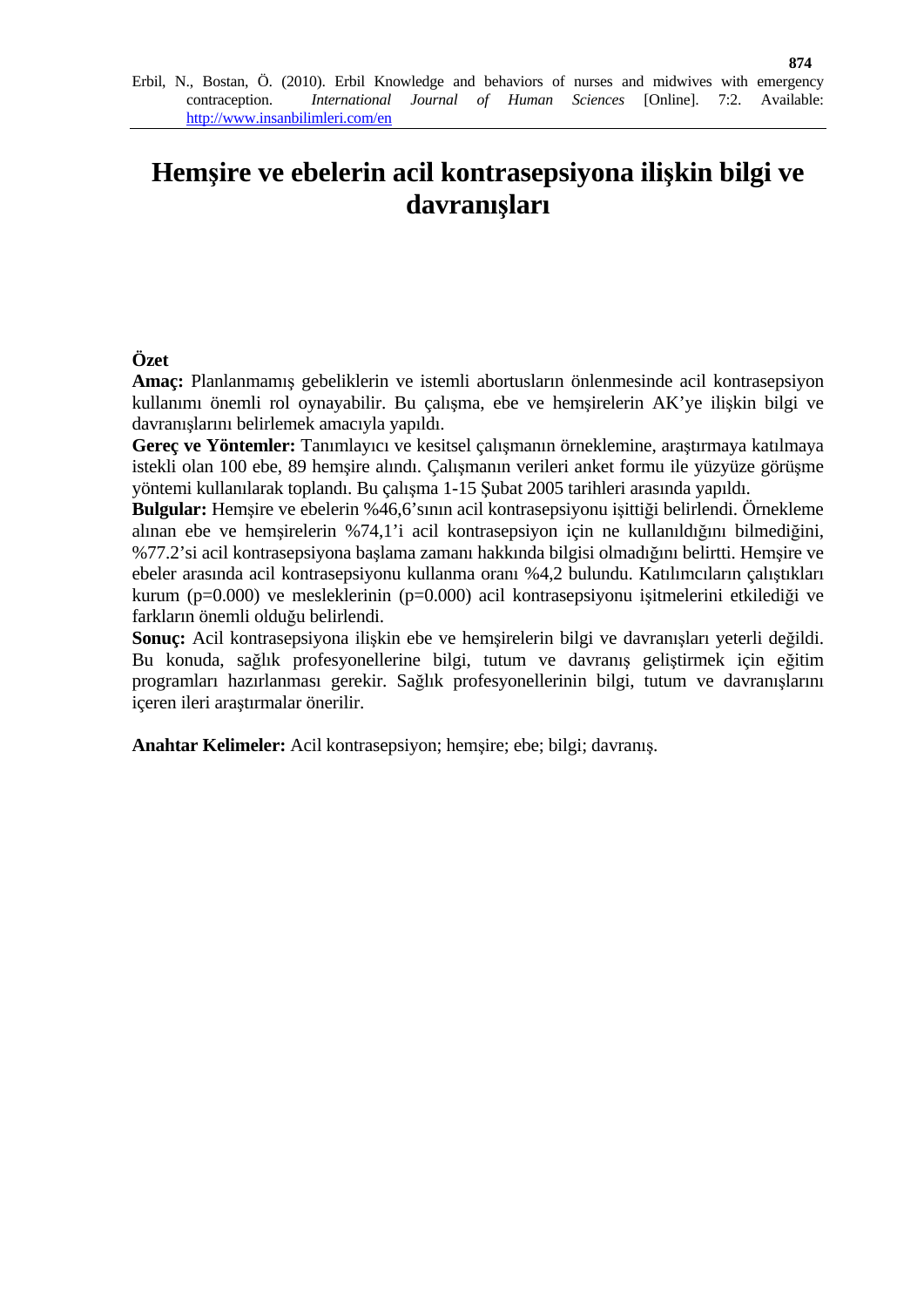## **Introduction**

Emergency contraception (EC) via mechanical or pharmacological means inhibits fertilization and/or implantation from unprotected sexual intercourse (Chiou, Shrier, & Emans, 1998). Also, EC has known as "the morning after pill", "postovulatory contraception" and "vacation pill" (Sevil, Yanıkkerem, & Hatipoğlu, 2006). EC pills are combined estrogenprogestin pills or progestin-only pills that reduce the risk of pregnancy when taken after unprotected intercourse (Trussell, & Ellertson, 1995). The need for EC may arise because the women is not using any method of contraception, or when there is failure of the barrier methods, such as breakage or slipping of condoms, or in the case of rape (Ho, 2000). Although emergency contraception has been used primarily in victims of sexual assault, it offers a lowcost, highly effective method to reduce the incidence of unintended pregnancy. EC decreases emotional and physical risks to women who have had unprotected intercourse. EC also increases women have to make reproductive decisions by offering an alternative to abortion and childbearing (Chiou et al., 1998). Potential users of EC should have information and education about EC before they need it (Virjo, Kirkkola, Isokoski, & Mattila, 1999). Because, EC is more effective when taken as soon as possible after unprotected intercourse (Von Hertzen, Piaggio, Peregoudov, Ding, & Chen et al., 2002).

Of the estimated 3.5 million unintended pregnancies that occur each year in the United States, some 1,7 million are thought to be the results of contraceptive failure. The extremely high numbers of unintended pregnancies not only in the United States but also worldwide indicate that EC remains an important used for pregnancy prevention (Chiou et al., 1998).

According to the Turkish Population and Health Research (2008), the usage rate modern contraceptive method is 46%, whereas the use of withdrawal is 26%, willing abortion 10%. Women who terminated unwanted pregnancies had used withdrawal method (21.7%), and 32.3% were using no contraceptive method. Despite these rates, 29% of women were familiar with EC (TNSA, 2008). In Turkey, the ratio of usage of modern contraception is lower than developed countries. Because of that it is seen the ratio of induced abortion is higher. The importance of this is obvious on the point of view of mother-child and the society health. Moreover, the continuity rate of modern contraceptive methods is low in our country. This situation increases the incidence of unprotected or inefficiently protected intercourse. All of this reveals that being aware of EC and using it correctly is essential for women's health in our country (Bozkurt, Korucuoğlu, Aksakal, Biri, & Çiftçi, et al., 2006). But, counselling and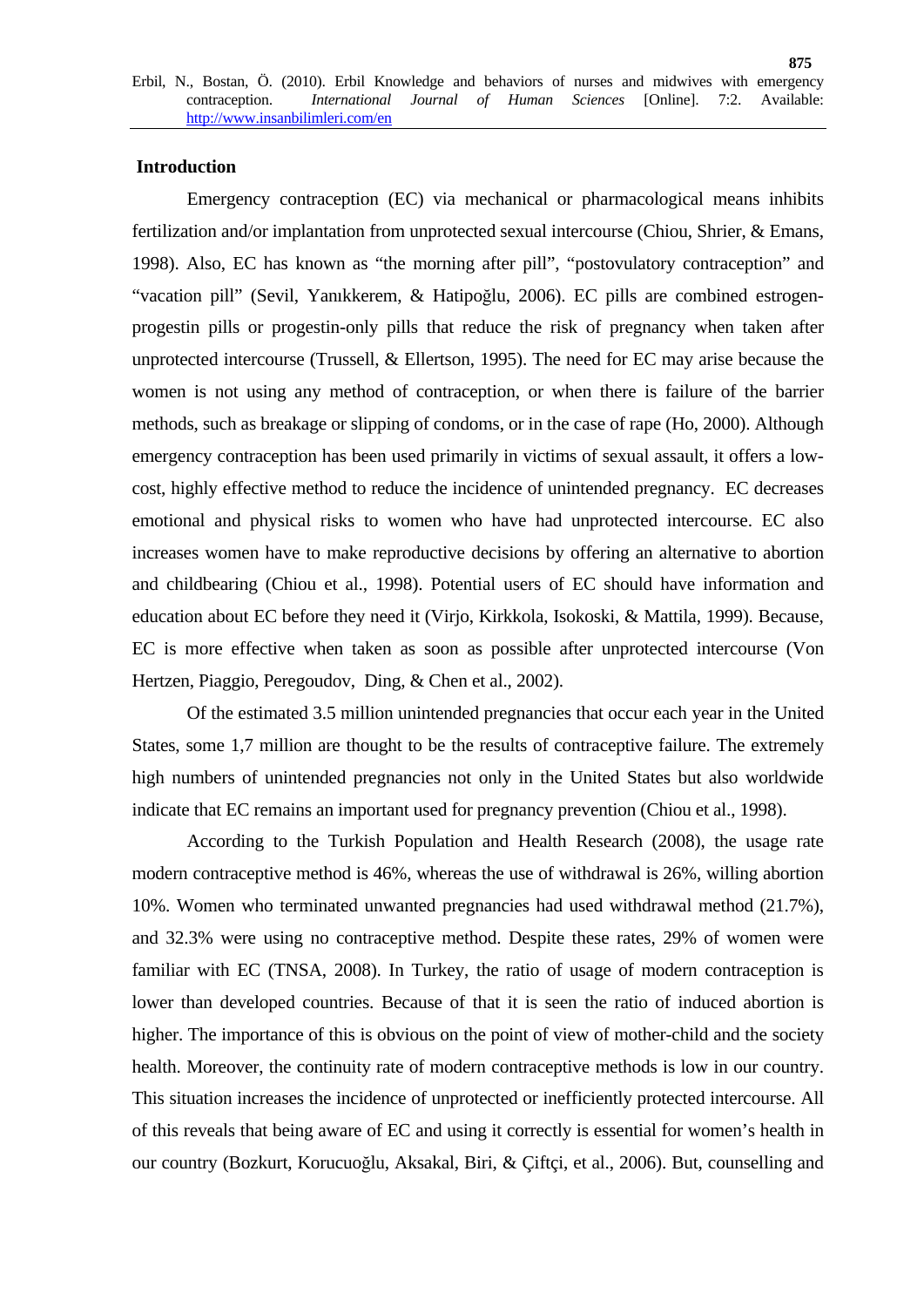knowledge about EC information is inadequate in the services of family planning programmes, it is stated that the usage is restricted because of the thought of causing abortion (Aksu, & Karaöz, 2008).

In Turkey, contraceptive counselling is given in many health institutions. Family planning services and primary health-care units give free information on contraceptive methods to individuals and couples, and these units provide contraceptives free of charge. Nurses provide counselling and information contraceptive methods. Family planning counselling is also undertaken by midwives who make regular home visits. Nurses and midwives have also been studied as part of a larger group of health professionals in primary health units in Turkey (Sevil et al., 2006).

Midwives and nurses are in the most effective position from point of communication the EC knowledge to people. Midwives and nurses must have to enough knowledge to educate about EC. Midwives and nurses can use the emergency contraception method when it is necessary.

The aim of this study was to determine the knowledge and behaviors relating to EC among nurses and midwives who have worked in health-care units in Ordu province, Turkey.

## **Material and Methods**

## *Study Design and Sample*

Population of this descriptive and cross-sectional research were constituted from 275 nurses and 117 midwives (184 nurses and 17 midwives that work at the State Hospital, 74 nurses and 74 midwives that work at the Gynecology and Obstetrics Hospital, 17 nurses and 26 midwives that work at the Primary care-units). Samples of research were included 100 midwives and 89 nurses that work at the State Hospital, Gynecology and Obstetrics Hospital, 1., 2. and 3. number Primary care-units in Ordu province of Turkey. The study took place over 2-week period in 1-15 February, 2005. The data were collected by questionarie form consist of 30 questions.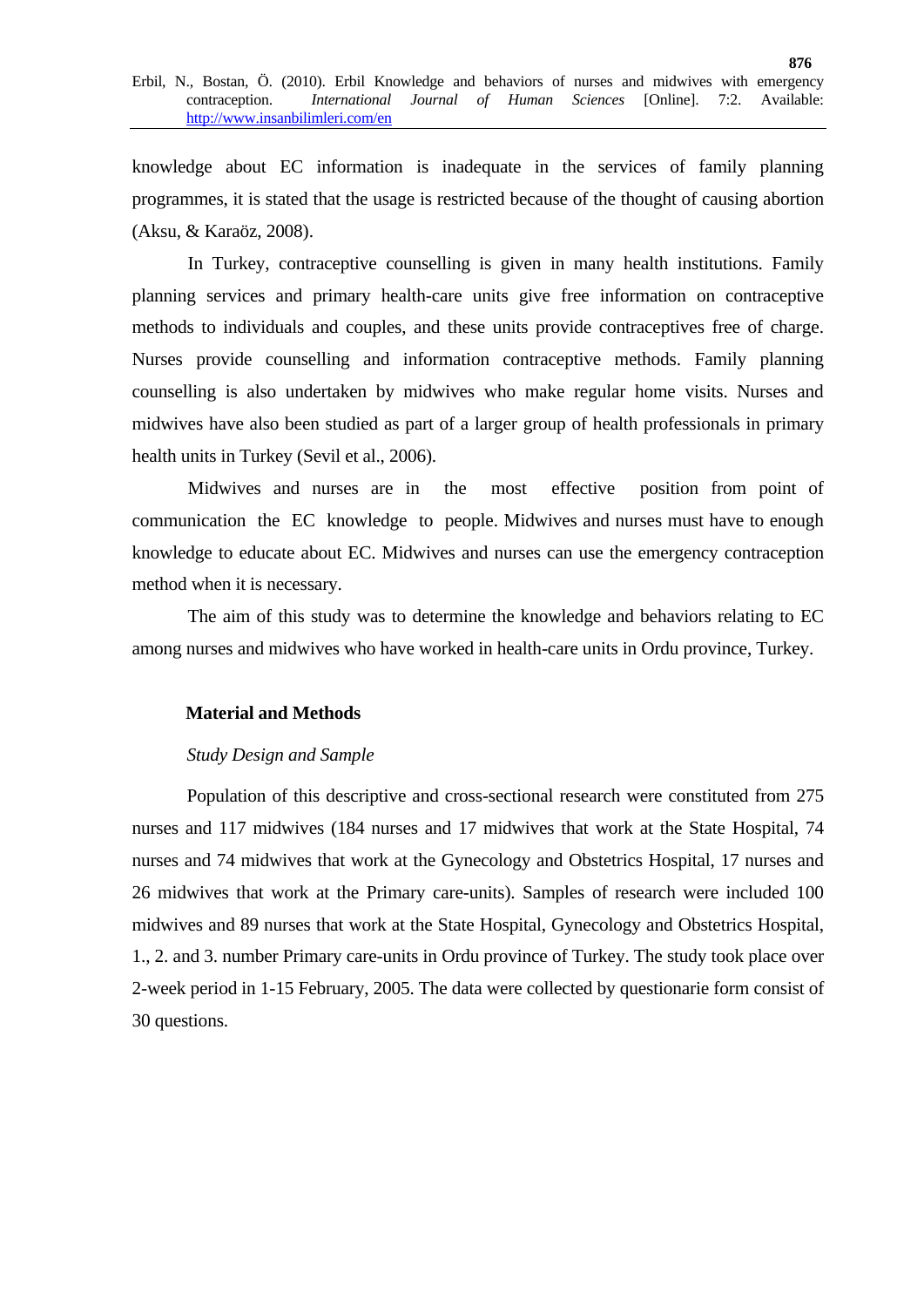## *Instrument and data collection*

The data of the research were collected via a questionnarie form. The questionnarie was modified after a pilot test with ten nurses and midwives in health care-units in Ordu province, Turkey. They were receipt in the study after correction in their questions form. The questionnarie included demographic questions and EC knowledge, attitude and behaviors questions. The questionnarie form approximately took approximately from 10 to 15 minutes to complete. The question form was filled in as self-reported by nurses and midwives. The questionnaire form included questions about midwiwes and nurses' socio-demographicobstetric characteristics  $(1<sup>st</sup>-14<sup>th</sup>$  questions), their knowledge and behaviors with EC and their knowledge on EC  $(15<sup>th</sup>-22<sup>th</sup>$  questions).

## *Ethical considerations*

 Nurses and midwives were invited to participate in the study and informed before verbal consent was obtained. The researchers guaranteed participants that their identities and answers would be kept confidential. Official permissions were taken from the institution before starting the research. This research was conformed to the principles of the Decleration of Helsinki.

## *Analysis of data*

 Analyses of data were evaluated via descriptive statistics, chi-square analysis test and Fisher Exact test.

#### **Results**

The average age of participants was  $34.97\pm6.25$  (range 23-49). Their number of pregnancies was  $2.18 \pm 0.93$  (range 1-6), their number of children was  $1.80 \pm 0.64$  (range 1-4), their number of spontaneous abortus  $1.40\pm0.71$  (range 1-4), their number of willing curettage was 1.42 $\pm$ 0.70 (range 1-4), their married age was 22.42 $\pm$ 2.95 and their time of marriage was  $12,37\pm6.24$  (range 1-30).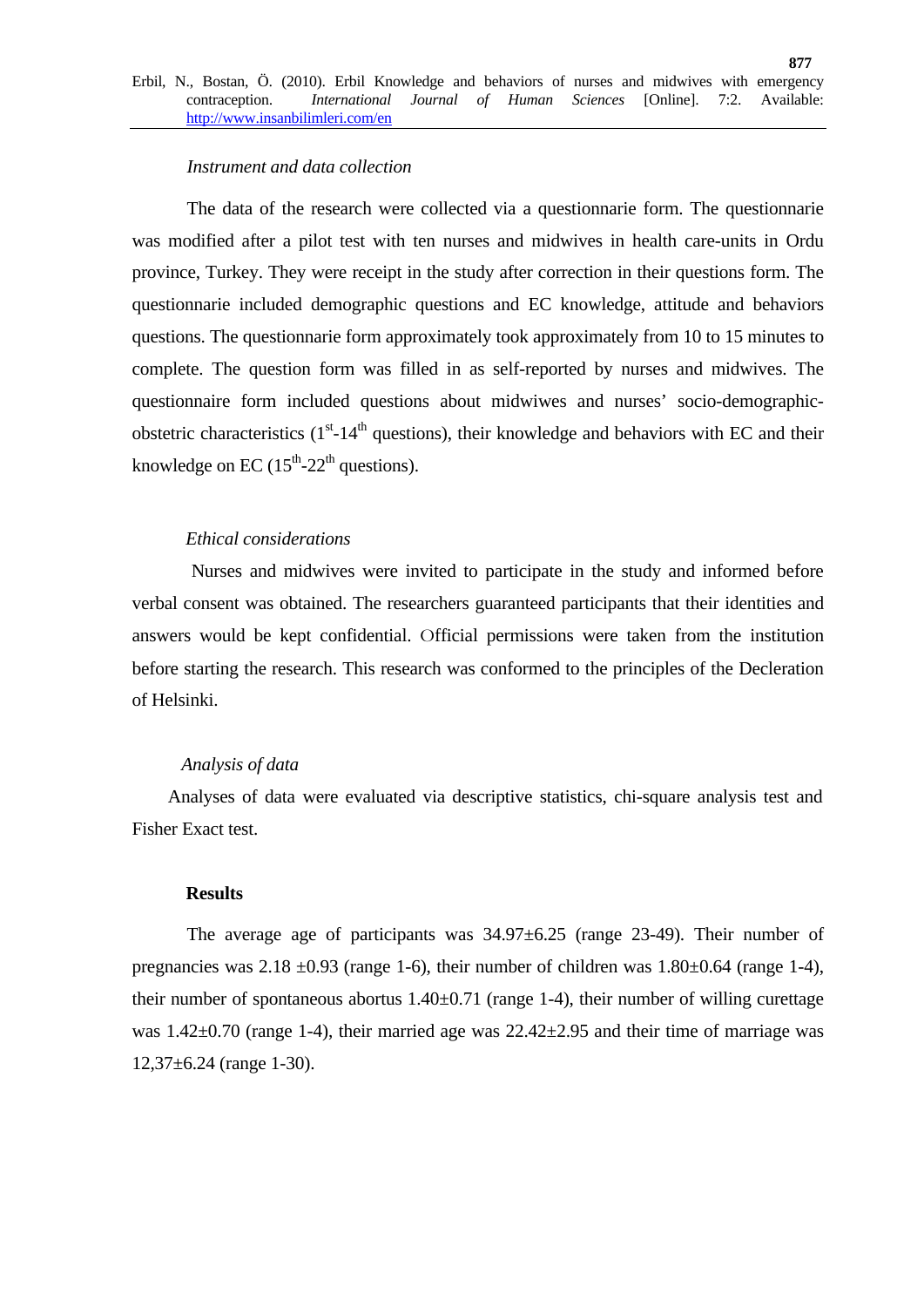|  |                                  |  |  |  |  |  |  | Erbil, N., Bostan, Ö. (2010). Erbil Knowledge and behaviors of nurses and midwives with emergency |
|--|----------------------------------|--|--|--|--|--|--|---------------------------------------------------------------------------------------------------|
|  |                                  |  |  |  |  |  |  | contraception. <i>International Journal of Human Sciences</i> [Online]. 7:2. Available:           |
|  | http://www.insanbilimleri.com/en |  |  |  |  |  |  |                                                                                                   |

| Socio-demographic characteristics             | n              | $\frac{0}{0}$ |
|-----------------------------------------------|----------------|---------------|
| Occupation (n=189)                            |                |               |
| Midwife                                       | 100            | 52.9          |
| Nurse                                         | 89             | 47.1          |
| Instution (n=189)                             |                |               |
| Primary care units                            | 42             | 22.2          |
| Gynecology and Obstetrics Hospital            | 62             | 32.8          |
| <b>State Hospital</b>                         | 85             | 45.0          |
| <b>Graduation school (n=189)</b>              |                |               |
| Health high school                            | 56             | 29.6          |
| College                                       | 128            | 67.7          |
| Licence                                       | 5              | 2.6           |
| Willing curettage decision $(n=40)$ *         |                |               |
| I decided                                     | 3              | 9.1           |
| I and my partner decided                      | 24             | 72.7          |
| Our doctor decided                            | 6              | 18.2          |
| Reasons of the willing curettage (n=35)*      |                |               |
| To not want more child                        | 5              | 14.3          |
| Short period between pregnancies              | 6              | 17.1          |
| The economical inadequacy                     | $\overline{4}$ | 11.4          |
| Health problems                               | 14             | 40.0          |
| Nonavailable as psychological                 | $\mathbf{1}$   | 2.9           |
| Problems in marriage                          | 5              | 14.0          |
| Method in becoming pregnant using a           |                |               |
| contraceptive $(n=40)$ *                      |                |               |
| Pill                                          | 3              | 7.5           |
| Intra uterin device                           | 13             | 32.5          |
| Condom                                        | 11             | 27.5          |
| Sterilization                                 | $\mathbf{1}$   | 2.5           |
| Implant                                       | $\mathbf{1}$   | 2.5           |
| Injection                                     | $\mathbf{1}$   | 2.5           |
| Withdrawal                                    | $\overline{4}$ | 10.0          |
| Ovulation method                              | $\mathbf{1}$   | 2.5           |
| Calendar method                               | $\mathfrak{Z}$ | 7.5           |
| Other (condom-calendar)                       | $\overline{2}$ | 5.0           |
| Used cotraceptive method at present $(n=189)$ |                |               |
| Pill                                          | 11             | 5.8           |
| Intra uterin device                           | 65             | 34.4          |
| Condom                                        | 53             | 28.0          |
| Sterilization                                 | 17             | 9.0           |
| Injection                                     | $\overline{2}$ | 1.1           |
| Coitus interruptus                            | 13             | 6.9           |
| Ovulation method                              | $\overline{2}$ | 1.1           |
| Calendar method                               | 3              | 1.6           |
| It is not used                                | 23             | 12.2          |

**Table 1. Socio demographic and obstetrical characteristics of nurses and midwives** 

\* Percent was taken according to "n", participants who have willing curettage and become pregnant using contraceptive method marked these questions.

Socio demographic and obstetrical characteristics of nurses and midwives are shown in table 1. It was found that 52.9% of them are midwives, 47.1% of them are nurse. It was determined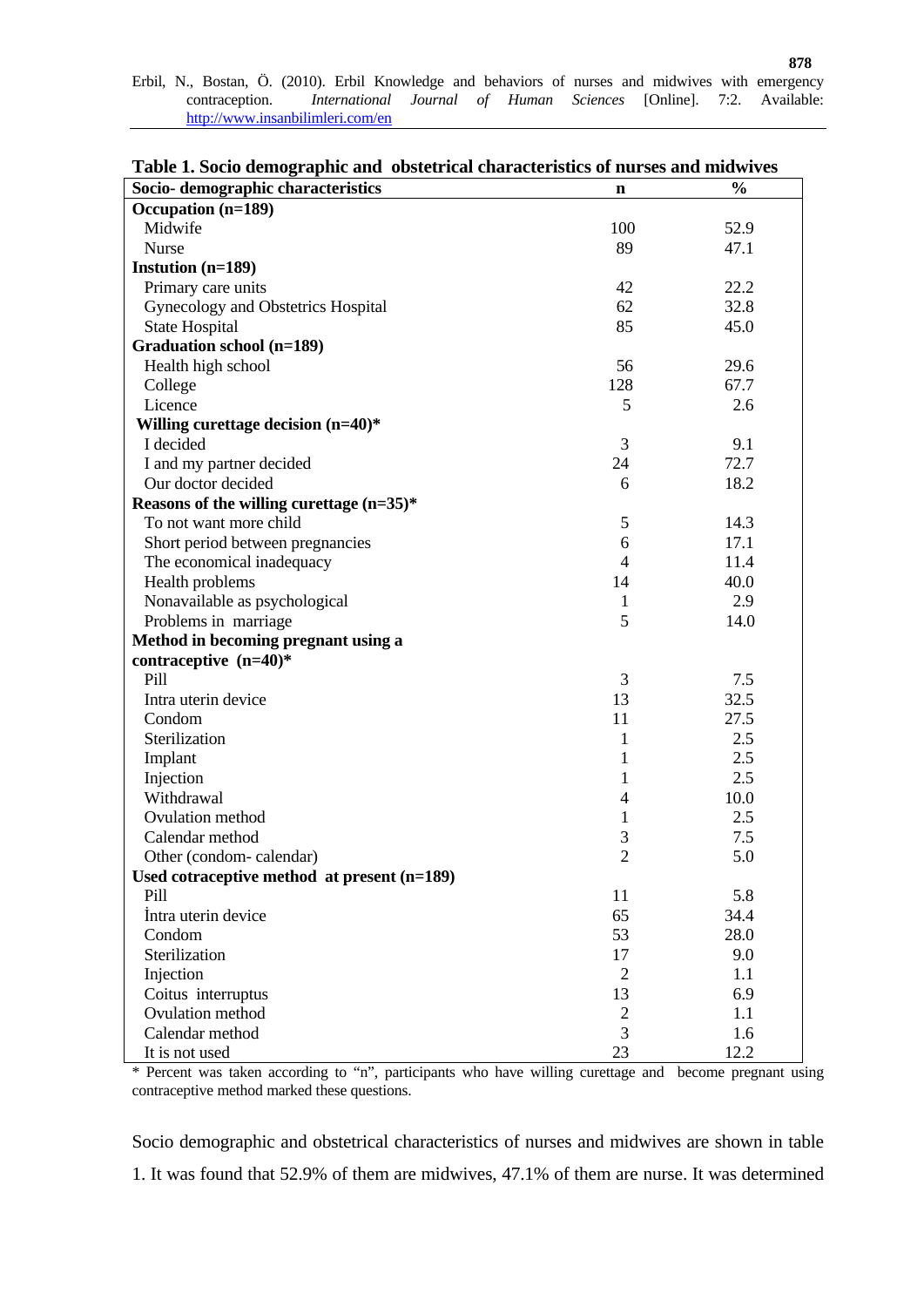that 45% of them employ in State Hospital and 67.7% of them graduate college. It was found that 72.7 % of them decide together their partners for their willing curettage. The causes willing curettage of them were insufficient health (40.0 %), short period between pregnancies (17.1 %), and don't want more children (17.1 %). It was determined that 16.9 % of them become pregnant while they are using contraceptive method. One-third of them (32.5%) became pregnant with IUD. It was found that 34.4% of them use IUD, 28.0% of them use condom as contraceptive method (Table 1).

**Table 2. Knowledge and behaviors of midwives and nurses about the emergency contraception (n=189)** 

| Variables connected with EC                       | n              | $\frac{0}{0}$ |
|---------------------------------------------------|----------------|---------------|
| Have you ever heard of EC?                        |                |               |
| Yes                                               | 88             | 46.6          |
| N <sub>o</sub>                                    | 101            | 53.4          |
| Is your the EC knowledge enough?                  |                |               |
| Yes                                               | 45             | 23.8          |
| N <sub>o</sub>                                    | 144            | 76.8          |
| Would you want to get the knowledge about the EC? |                |               |
| Yes                                               | 142            | 75.1          |
| N <sub>o</sub>                                    | 47             | 24.9          |
| What is your knowledge source on the EC ?         |                |               |
| <b>Center of CMCHFP</b>                           | 41             | 47.7          |
| Special doctor                                    | $\tau$         | 8.1           |
| Medicine representatire                           | 13             | 15.1          |
| Pres-publication                                  | 9              | 10.5          |
| Friend / relative                                 | $\overline{7}$ | 8.1           |
| From school                                       | 9              | 10.5          |
| What used at the EC?                              |                |               |
| I don't know                                      | 140            | 74.1          |
| Pill                                              | 36             | 10.0          |
| Intra uterin device                               | 13             | 6.9           |
| The beginning period to the EC                    |                |               |
| Unknown                                           | 146            | 77.2          |
| First 24 hours                                    | $\overline{4}$ | 2.1           |
| First 72 hours                                    | 39             | 20.7          |
| Did you become pregnant with contraception?       |                |               |
| Yes                                               | 32             | 16.9          |
| N <sub>o</sub>                                    | 157            | 83.1          |
| Did you be successful by using the EC? $(n=8)$ *  |                |               |
| Yes                                               | 4              | 50.0          |
| N <sub>o</sub>                                    | 4              | 50.0          |

*\* Percents were taken according to "n" .* 

 Knowledge and behaviors of midwives and nurses about the emergency contraception are shown table 2. It was determined that 46.6 % of nurses and midwives hear the EC and the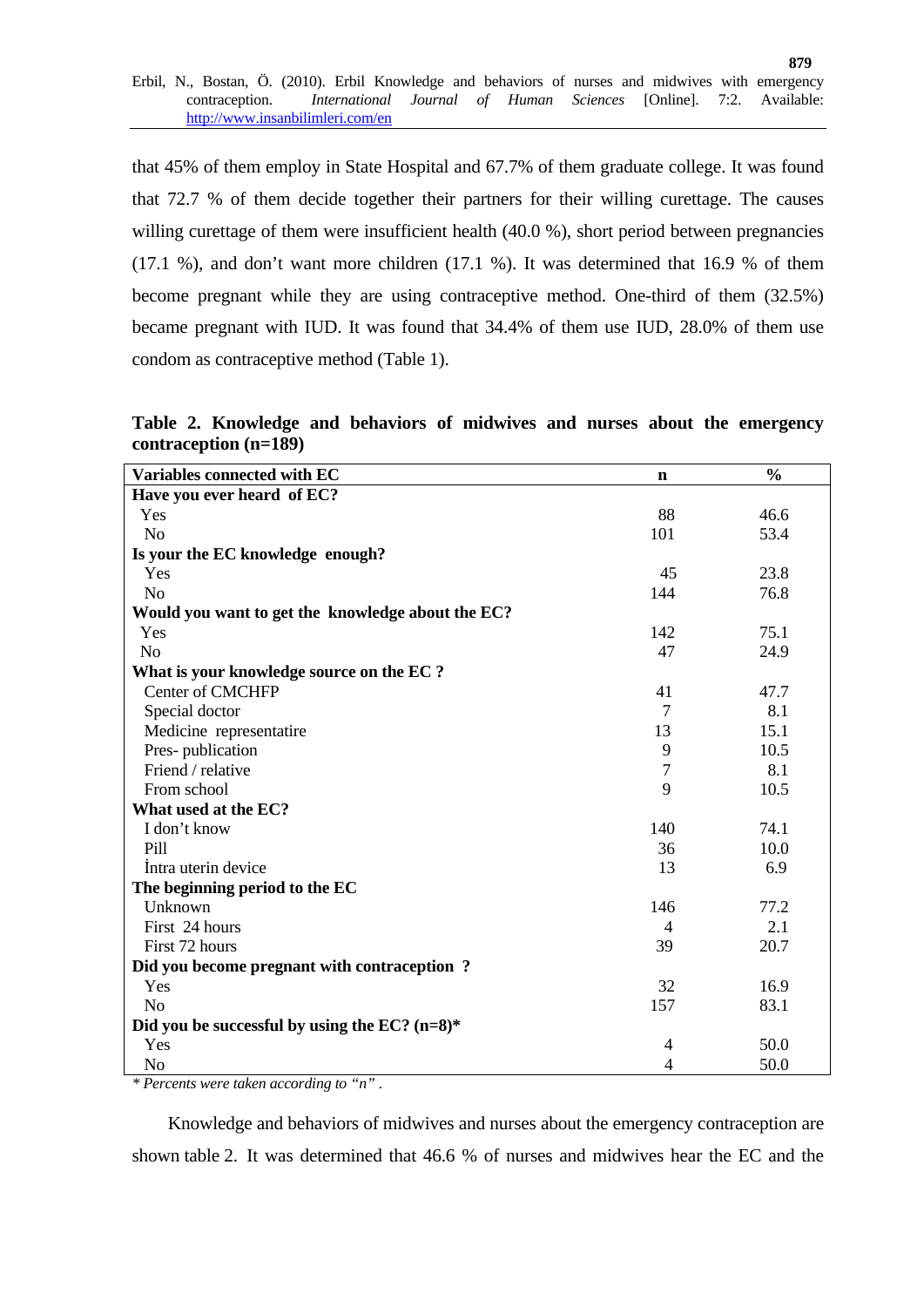47.7 % of them inform from "The Centre of Mother and Child Health and Family Planning" (CMCHFP). 74.1% of the nurses and midwives who enroll the study reported that they do not know about what used for EC and and 77.2% of them do not know about beginning time to EC. It was determined that 75.1% of them want to knowledge about EC. It was found that rate of using the EC among participants was 4.2%. They reported that the success in preventing unplanned pregnancies among participants who use EC was 50.0% (Table 2).

 Their EC heard status according to occupation of health care providers were compared and the difference were found significant  $(p=0.000)$ , (Table 3).

**Table 3. Comparison of their EC heard status according to occupation of health care providers** 

|              |    | Have you ever heard of EC? |     |               |     |               |                         |
|--------------|----|----------------------------|-----|---------------|-----|---------------|-------------------------|
|              |    | Yes                        |     | No            |     | <b>Total</b>  | <b>Significant Test</b> |
| Occupation   | n  | $\frac{0}{0}$              | n   | $\frac{0}{0}$ | n   | $\frac{0}{0}$ |                         |
| Midwife      | 63 | 63.0                       | 37  | 37.0          | 100 | 100.0         | $\chi^2$ = 23.065       |
| <b>Nurse</b> | 25 | 28.1                       | 64  | 71.9          | 89  | 100.0         | $df=1$                  |
| Total        | 88 | 46.0                       | 101 | 53.4          | 100 | 100.0         | $p = 0.000$             |

 Their EC heard status according to institution of health care provider were compared and the difference were found significant ( $p=0.000$ ), (Table 4).

**Table 4. Comparison of their EC heard status according to institution of health care providers** 

|                            | Have you ever heard of EC? |               |     |                |              |               |                         |
|----------------------------|----------------------------|---------------|-----|----------------|--------------|---------------|-------------------------|
|                            |                            | Yes           |     | N <sub>0</sub> | <b>Total</b> |               | <b>Significant Test</b> |
| <b>Institution</b>         | n                          | $\frac{6}{6}$ | n   | $\frac{0}{0}$  | n            | $\frac{6}{6}$ |                         |
| Primary care-units         | 27                         | 65.9          | 14  | 34.1           | 41           | 100.0         | $\chi^2$ =23.918        |
| Gynecology and             |                            |               |     |                |              |               | $df=2$                  |
| <b>Obstetrics Hospital</b> | 38                         | 60.3          | 25  | 39.7           | 63           | 100.0         |                         |
| <b>State Hospital</b>      | 23                         | 27.1          | 62  | 72.9           | 85           | 100.0         | $p = 0.000$             |
| <b>Total</b>               | 88                         | 46.6          | 101 | 53.4           | 189          | 100.0         |                         |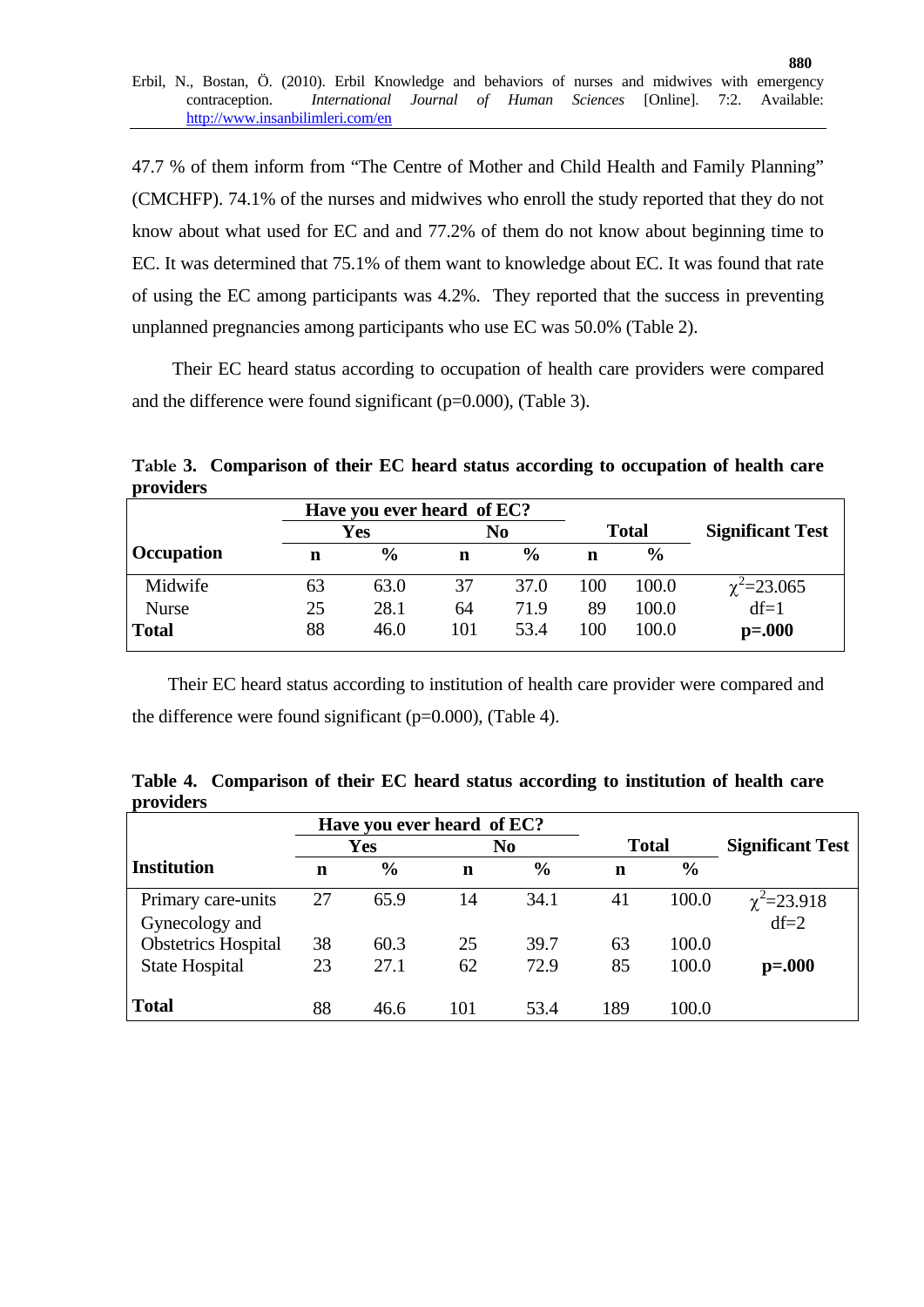**Table 5. Comparison of their EC knowledge efficiency according to occupation of health care providers** 

|                   |    | Is your the EC knowledge enough? |     |               |     |               |                    |
|-------------------|----|----------------------------------|-----|---------------|-----|---------------|--------------------|
|                   |    | Yes                              |     | No            |     | <b>Total</b>  | <b>Significant</b> |
| <b>Occupation</b> | n  | $\frac{6}{9}$                    | n   | $\frac{0}{0}$ | n   | $\frac{0}{0}$ | <b>Test</b>        |
| Midwife           | 26 | 26.0                             | 74  | 74.0          | 100 | 100.0         | $\chi^2 = 562$     |
| <b>Nurse</b>      | 19 | 21.3                             | 70  | 78.7          | 89  | 100.0         | $df=1$             |
| <b>Total</b>      | 45 | 23.8                             | 144 | 76.2          | 100 | 100.0         | $p = 0.454$        |

 Their EC knowledge efficiency according to institution and occupation of the health care providers were compared and differences were no significant (p>0.05), (Table 5,6).

**Table 6. Comparison of their EC knowledge efficiency according to institution of health care providers** 

|                            |    |               | Is your the EC knowledge enough? |                |     |               |                    |
|----------------------------|----|---------------|----------------------------------|----------------|-----|---------------|--------------------|
|                            |    | <b>Yes</b>    |                                  | N <sub>0</sub> |     | <b>Total</b>  | <b>Significant</b> |
| Instituon                  | n  | $\frac{6}{6}$ | n                                | $\frac{6}{6}$  | n   | $\frac{6}{6}$ | <b>Test</b>        |
| Primary care-units         | 12 | 29.3          | 29                               | 70.7           | 41  | 100.0         | $\chi^2$ = 4.597   |
| Gynecology and             |    |               |                                  |                |     |               |                    |
| <b>Obstetrics Hospital</b> | 19 | 30.2          | 44                               | 69.8           | 63  | 100.0         | $df=2$             |
| <b>State Hospital</b>      | 14 | 16.5          | 71                               | 83.5           | 85  | 100.0         | $p = 100$          |
|                            | 45 | 23.8          | 144                              | 76.2           | 189 | 100.0         |                    |
| <b>Total</b>               |    |               |                                  |                |     |               |                    |

## **Discussion**

It is necessary to serve counselling and appropriate information about EC to the applicant couples by the nurses and midwives who are the health persons. For this reason, the nurses and the midwives are expected to be informed correctly and enough and if necessary to use EC. But, in this study it is determined that less half of the nurses and midwives are aware of EC, only one-fourth finds themselves have enough knowledge about EC and three-fourth wish to be informed about EC. The past studies show parallel results to our study, it is determined that health servers have not to enough information about EC (Mandıracıoğlu, Mevsim, & Turgul, 2003; Pınar, Öktem, Algıer, Doğan, & Zeyneloğlu, 2005; Sevil, et al., 2006; Uzuner, Ünalan, Akman, Çiftçili, & Tuncer, et al., 2005; Zeteroğlu, Şahin, Şahin, & Bolluk, 2004). Zeteroğlu et al.(2004), stated that the health persons do not know 26% anything about EC. Sevil et al. (2006), in their study with health stated that (29.2%) of the participants know the correct time of using EC. Mandıracıoğlu et al. (2003) in their study, 53.7% of the health persons know about EC. Uzuner et al. (2005) stated that the 39.4% of the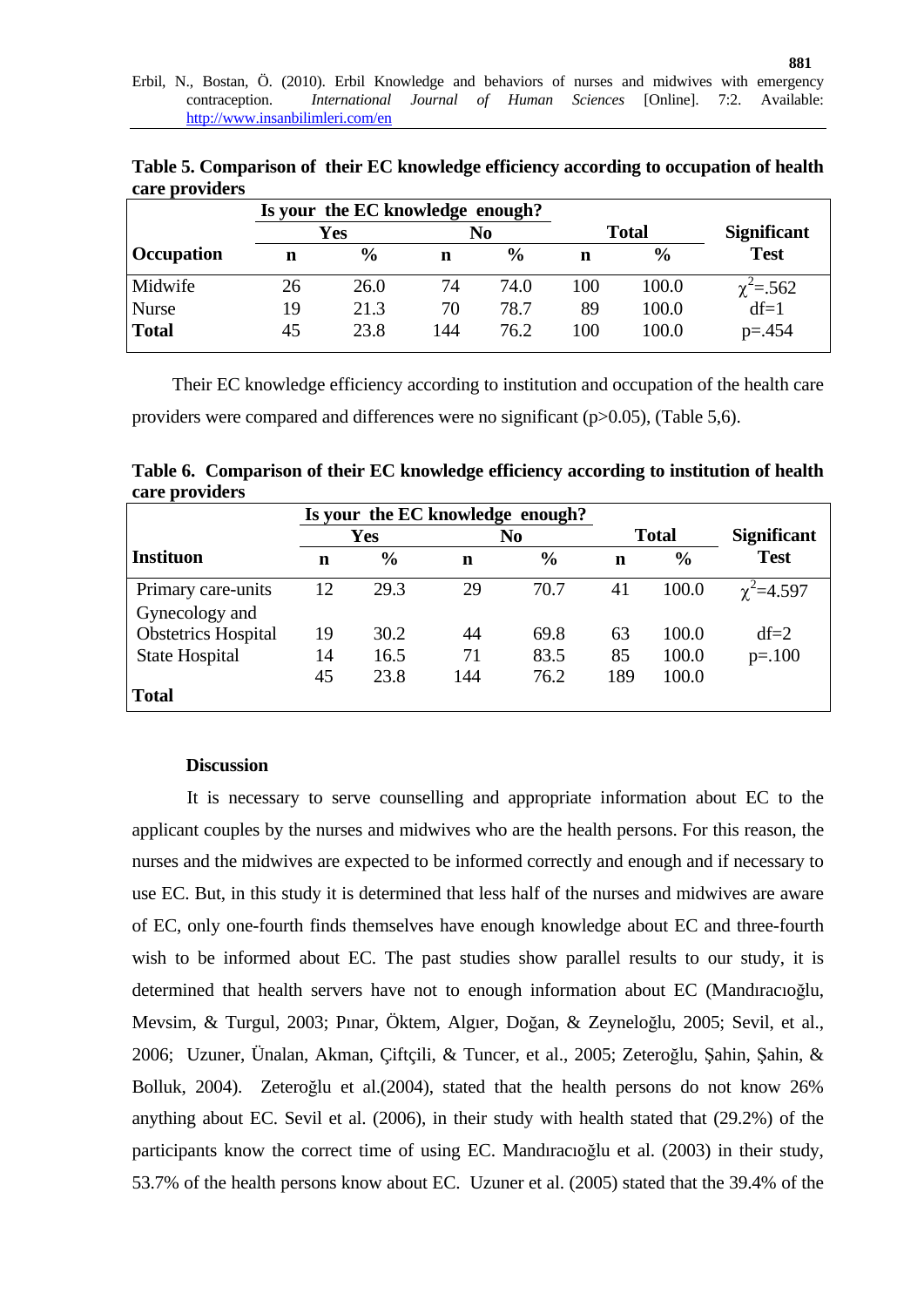health staff have misconceptions about EC causing abortion. Sevil et al. (2006) stated that 27% of the nurses and midwives get information about EC from their institution or collegues and 21.3% of them from the books or magazines. In our study the nurses and midwives who enough information about EC (86 persons) half of them get information from the centre of mother and child and family planning. Being to low ratio of getting information about EC from schools make us think that no information about EC in school curriculums. Proper information should be given to the nurses and midwives while education at school.

Different EC methods are used to prevent unwanted pregnancies. After unprotected intercourse in 72 hours using combined estradiol and levonorgestrel, only using of progestron or only estrogen and after ovulation in 5-6 days using intra uterin device (Köşüş, Köşüş, & Çapar, 2007). In our study, we determined that 74.1% of the nurses and midwives do not know what use for EC. Those results show us that know about EC of nurses and midwives in our province are inadequacy.

The effectiveness of EC is related to the time between unprotected incourse and the cure. Using EC immediately after unprotected intercourse reduces the pregnancy risk to 1-2% (Westhoff, 2003; Yıldırım, 2004). In our study, it is determined that 77.2% of participants have no information about applying time EC method. Pınar et al. (2005) in their study 96.4% of the health staff, Uzuner et al. (2005) 80% of the participants stated that they do not know to apply EC methods in 72 hours. Sevil et al. (2006) found that knowledge of the correct the limit for the use of emergency contraceptive pills was poor: only 29.3% of those familiar with emergency contraceptive pills knew that it should be used within 72 hrs. Sherman, Harvey, Beckman, & Petitti, (2001) determined that health care providers have no enough information about EC while 35% of the health care providers know to apply EC within 72 hours after unprotected sexual intercourse, 40% of them believe that EC should be applied earlier than. In our study, the information level about applying EC time is lower than the literature. This results shows us the participants that we conducted our study have less information about EC so they should be educated in this field.

According to the results of Turkey Population and Health Research (2008) show that usage of modern contraceptive ratio is 46%, the ratio of willing abortion 10% . In the same study, 29% of women know about EC (TNSA, 2008). In our study, the ratio of pregnancy while using a contraceptive method 16.9%, willing curettage ratio 17.4% (n=33). Half of the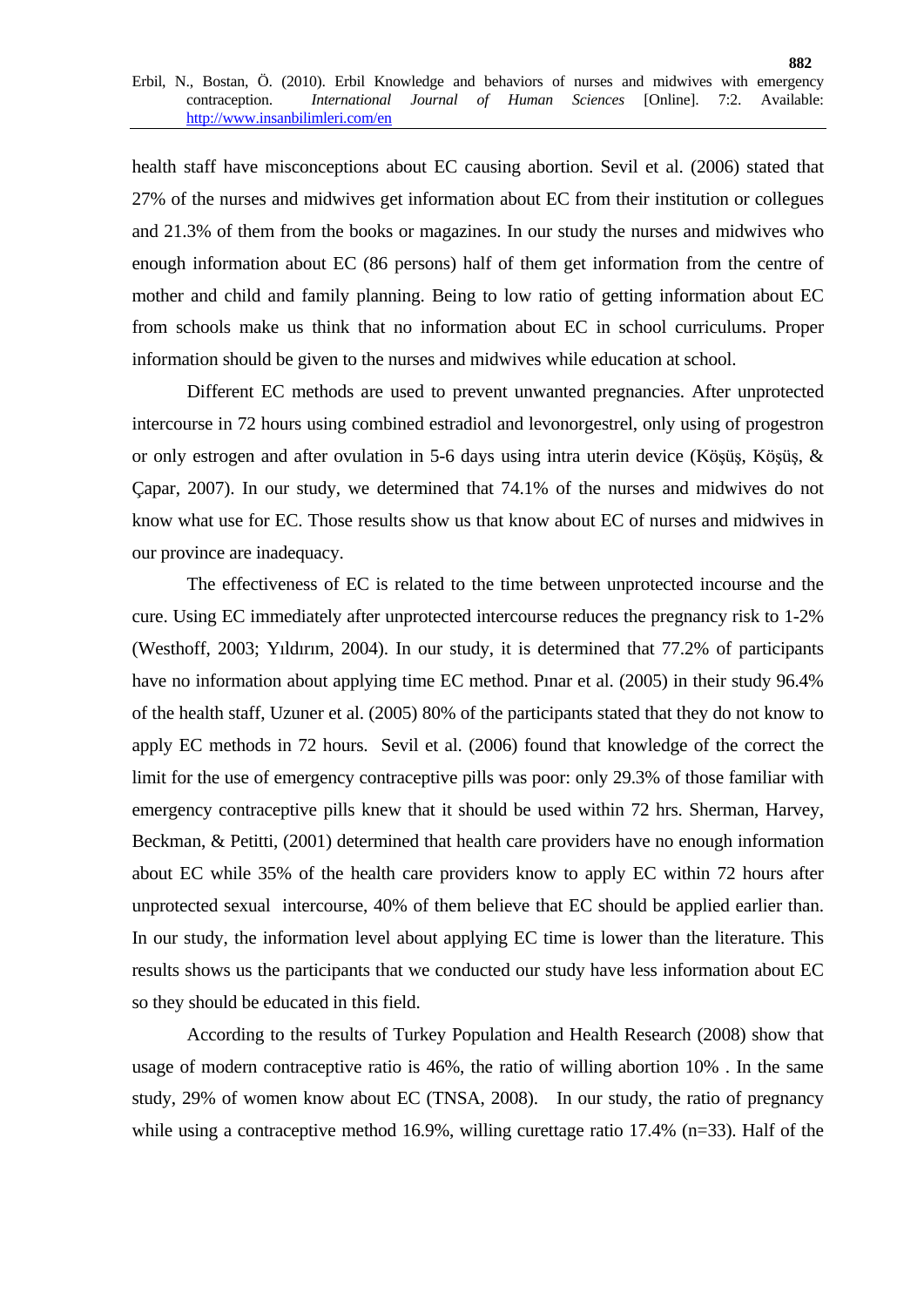nurses and midwives who use EC is successful to prevent pregnancy after unprotected sexual intercourse.

#### **Conclusions and suggestions**

 Finally, the knowledge and behaviors of nurses and midwives about EC is inadequate and the number of nurses and midwives who use EC after unprotected sexual intercourse is quite less. Beside the training programmes of health care providers about EC, the reason of not using the EC of health care providers should be studied and necessary actions should be taken. The contraceptive counselling is given by nurses and midwives can be affected in a negative way because of less information about EC of the health care providers. Education programmes about EC can be effected knowledge, attitude, behaviors and practices of health care providers'.

## **Acknowledgments**

The authors thank all the nurses and midwives who took in the research and English specialist N.Şen. The authors report no conflicts of interest and they alone are responsible for the content and writing of the paper. No financial support was given by any institution for this research.

#### **Limitations of the research**

 This study sample size is small and limited to midwives and nurses from urban areas. Results can be generalized to sample of this study.

#### **References**

Aksu, H., Karaöz, B. (2008). Publicity needs of emergency contraception methods, *Journal* 

 *of Health Sciences* 17, 63-68.

- Bozkurt, N., Korucuoğlu, Ü., Aksakal, F.N., Biri, A., Çiftçi, B., Maral, İ. et al. (2006). Turkish adolescents'knowlede on and attitude toward emergency contraception, *Journal of Pediatric and Adolescent Gynecology*, 19, 391-395.
- Chiou, V.M., Shrier, L.A., Emans, S.J. (1998). Emergency postcoital contraception. *Journal of Pediatric and Adolescent Gynecology,* 11, 61-72.
- Dilek, T.U., Güngör, S., Yazıcı, F.G. (2006). Acil postkoital kontrasepsiyon. *Turkiye Klinikleri Journal of Surgical Medical Sciences,* 2, 89-94.
- Ho, P.C. (2000). Emergency contraception: methods and efficacy. *Curr Opin Obstet Gynecol,* 12,175-179.